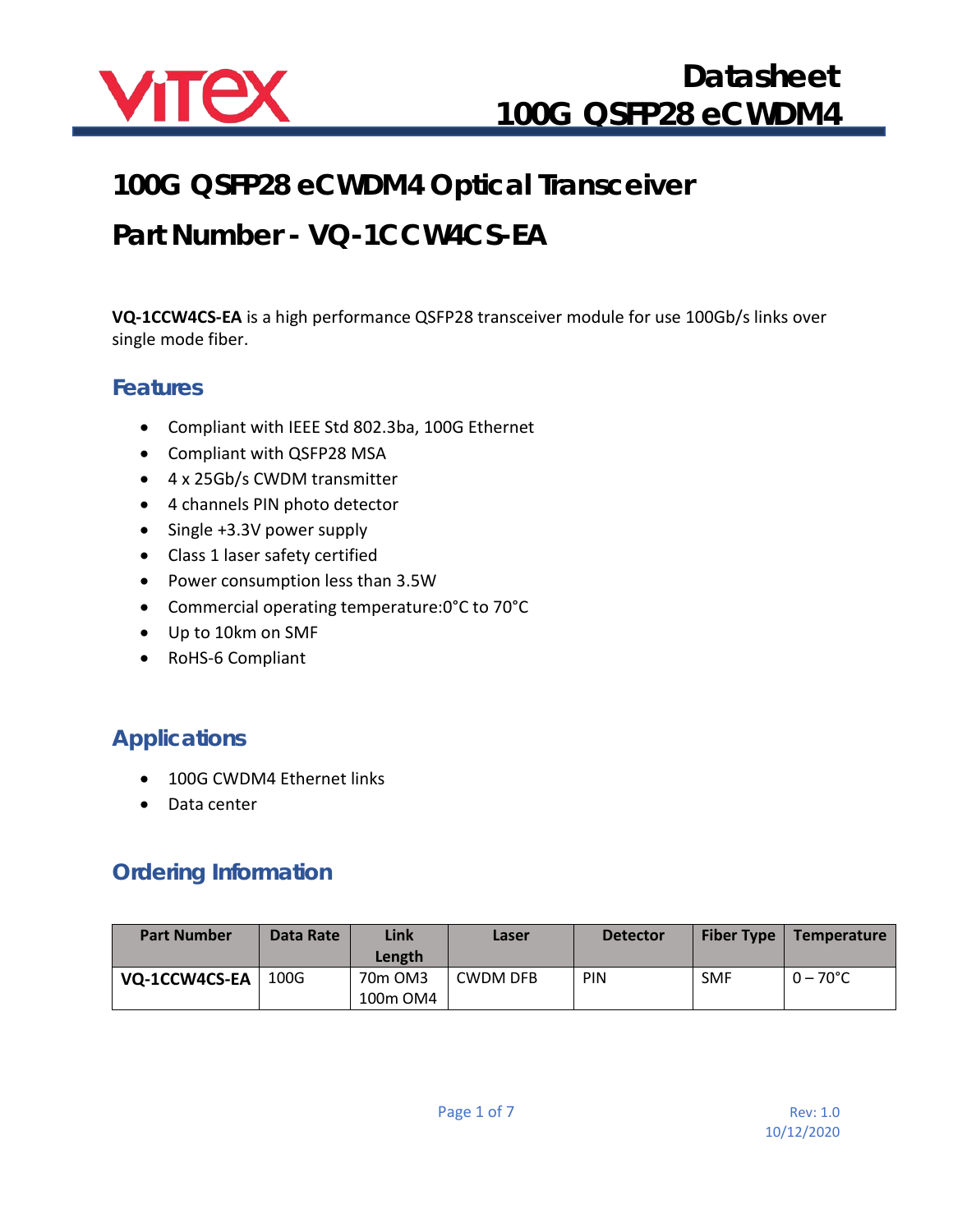

#### **Product Overview**

Vitex **VQ-1CCW4CS-EA** transceivers are designed for 100 Gigabit Ethernet over single mode fiber. They are compliant with the QSFP28 100G and IEEE 802.3ba. Digital diagnostics functions are available via the I2C interface, as specified by the QSFP28 MSA.**VQ-1CCW4CS-EA** are compliant with RoHS-6.

### **General Specifications**

| <b>Parameter</b>   | <b>Symbol</b> | <b>Min</b> | <b>Typ</b> | <b>Max</b> | <b>Unit</b> | <b>Note</b>    |
|--------------------|---------------|------------|------------|------------|-------------|----------------|
| Operating          | Тc            | 0          | 25         | 70         | °C          |                |
| Temperature        |               |            |            |            |             |                |
| Storage            | Ts            | $-40$      |            | 85         | °C          | $\mathfrak{p}$ |
| Temperature        |               |            |            |            |             |                |
| Input Voltage      | Vcc           | 3.135      | 3.3        | 3.465      | v           |                |
| Maximum Voltage    | Vmax          | $-0.5$     |            | 4.0        | v           | 3              |
| Module total power | Pt            |            |            | 3.5        | w           |                |
| Module Low Power   | Plp           |            |            | 1.5        | W           |                |
| Mode               |               |            |            |            |             |                |

1.Case temperature

2.Ambient temperature

3.For electrical power interface

### **Optical – Transmitter**

| <b>Parameter</b>                     | Symbol                                 | <b>Min</b>               | <b>Typl</b>                  | <b>Max</b>               | Unit | N |
|--------------------------------------|----------------------------------------|--------------------------|------------------------------|--------------------------|------|---|
| Launch Optical Power                 | Po                                     | $-6.5$                   | $\qquad \qquad \blacksquare$ | $+2.4$                   | dBm  | 1 |
| <b>Total Launch Optical Power</b>    | Po                                     | $\overline{\phantom{a}}$ | $\overline{\phantom{a}}$     | $+8.5$                   | dBm  | 1 |
|                                      | L1                                     | 1264.5                   | 1271                         | 1277.5                   | nm   |   |
| Center Wavelength Range              | L <sub>2</sub>                         | 1284.5                   | 1291                         | 1297.5                   |      |   |
|                                      | L <sub>3</sub>                         | 1304.5                   | 1311                         | 1317.5                   |      |   |
|                                      | L4                                     | 1324.5                   | 1331                         | 1337.5                   |      |   |
| <b>Extinction Ratio</b>              | EX                                     | 4                        | -                            | ٠                        | dB   | 2 |
| Spectral width(-20dB)                | Δλ                                     |                          | $\overline{\phantom{0}}$     | 1.0                      | nm   |   |
| Side Mode Suppression Ratio          | <b>SMSR</b>                            | 30                       | $\overline{\phantom{a}}$     | $\overline{\phantom{a}}$ | dB   |   |
| <b>Optical Return Loss Tolerance</b> | <b>ORLT</b>                            | $\overline{\phantom{a}}$ | $\overline{\phantom{a}}$     | 20                       | dB   |   |
| Pout @TX-Disable Asserted            | Poff                                   |                          |                              |                          |      |   |
| Eye Mask {X1, X2, X3, Y1, Y2, Y3}    | $\{0.31, 0.4, 0.45, 0.34, 0.38, 0.4\}$ |                          |                              |                          |      |   |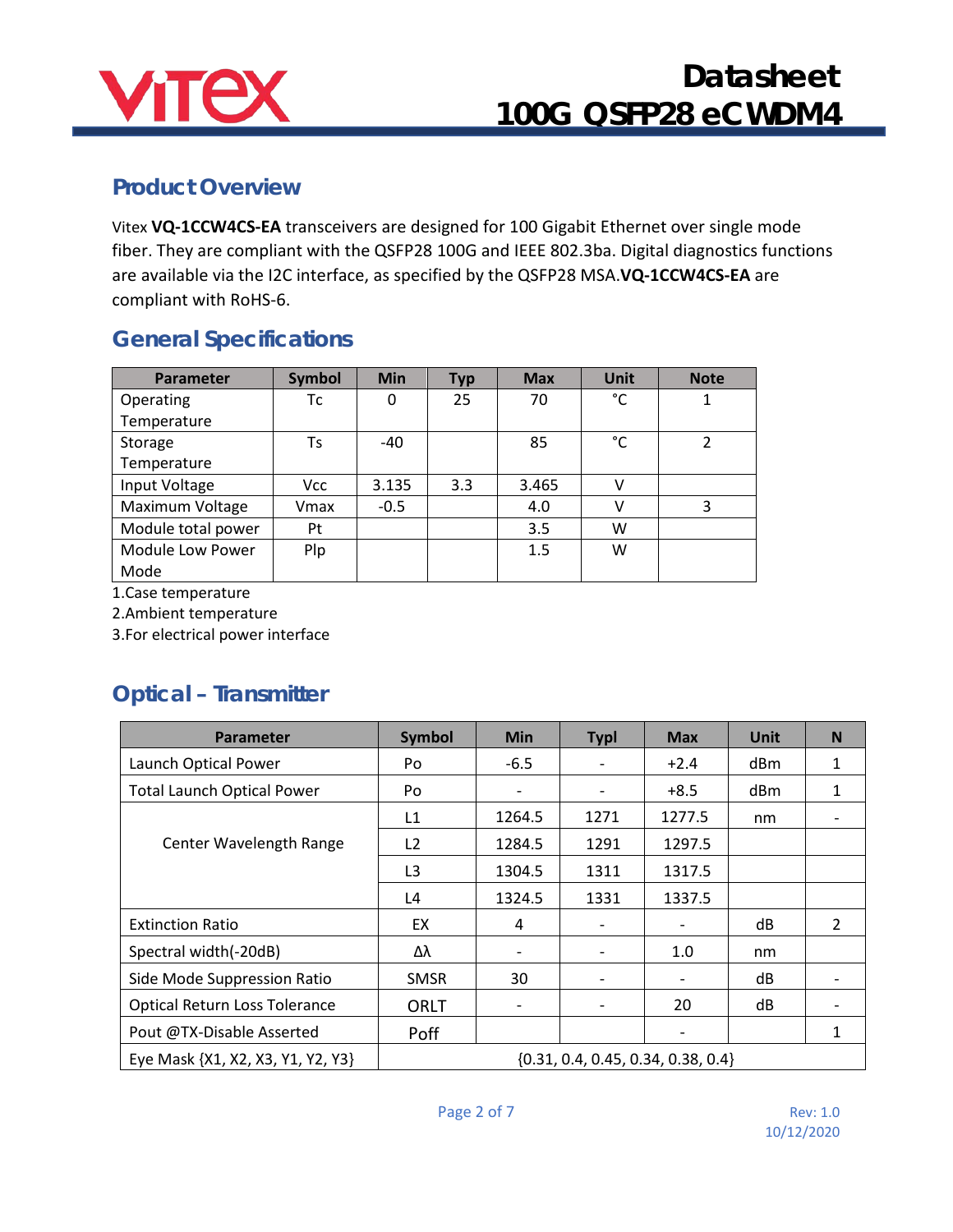

#### **Note:**

- 
- 1. The optical power is launched into SMF.<br>2. Measured with a PRBS 2<sup>31</sup>-1 test pattern @25.78125Gbps.

### **Optical- Receiver**

| <b>Parameter</b>               | <b>Symbol</b>            | <b>Min</b>               | <b>Typ</b>               | <b>Max</b> | <b>Unit</b> | <b>Notes</b> |
|--------------------------------|--------------------------|--------------------------|--------------------------|------------|-------------|--------------|
|                                | L1                       | 1264.5                   | 1271                     | 1277.5     | nm          |              |
| <b>Center Wavelength</b>       | L2                       | 1284.5                   | 1291                     | 1297.5     | nm          |              |
|                                | L <sub>3</sub>           | 1304.5                   | 1311                     | 1317.5     | nm          |              |
|                                | L4                       | 1324.5                   | 1331                     | 1337.5     | nm          |              |
| Sensitivity per Channel        | S                        |                          |                          | $-11.5$    | dBm         | 1            |
| Overload (each channel)        | POL                      | 2.5                      |                          |            | dBm         | 1            |
| Damage Threshold(each channel) | Pdamag                   | 3.5                      |                          |            | dBm         |              |
| <b>Optical Return Loss</b>     | ORL                      | 26                       |                          |            | dB          |              |
| LOS De-Assert                  | <b>LOSD</b>              | $\overline{\phantom{a}}$ |                          | $-12.0$    | dBm         |              |
| <b>LOS Assert</b>              | <b>LOSA</b>              | $-24$                    | $\overline{\phantom{a}}$ | -          | dBm         |              |
| LOS Hysteresis                 | $\overline{\phantom{a}}$ | 0.5                      | $\overline{\phantom{a}}$ | -          | dB          |              |
| Note:                          |                          |                          |                          |            |             |              |

**Note:**

1. Measured with PRBS 231-1 test pattern, 25.78125Gb/s, BER 5.0E-5;

#### **Electrical – Transmitter**

| Parameter                     | Symbol   | Min | <b>Typ</b> | <b>Max</b> | Unit  | <b>Note</b> |
|-------------------------------|----------|-----|------------|------------|-------|-------------|
| Input Differential Impedance  | ZIN      |     | 100        |            |       | -           |
| Differential Data Input Swing | VIN. P-P | 190 |            | 700        | mVP-P |             |

### **Electrical – Receiver**

| Parameter                            | <b>Symbol</b> | Min | <b>Typ</b> | Max | Unit  | <b>Note</b> |
|--------------------------------------|---------------|-----|------------|-----|-------|-------------|
| <b>Output Differential Impedance</b> | ΖO            | 90  | 100        | 110 |       |             |
| Differential Data Output Swing       | VOUT. P-P     | 300 | -          | 850 | mVP-P |             |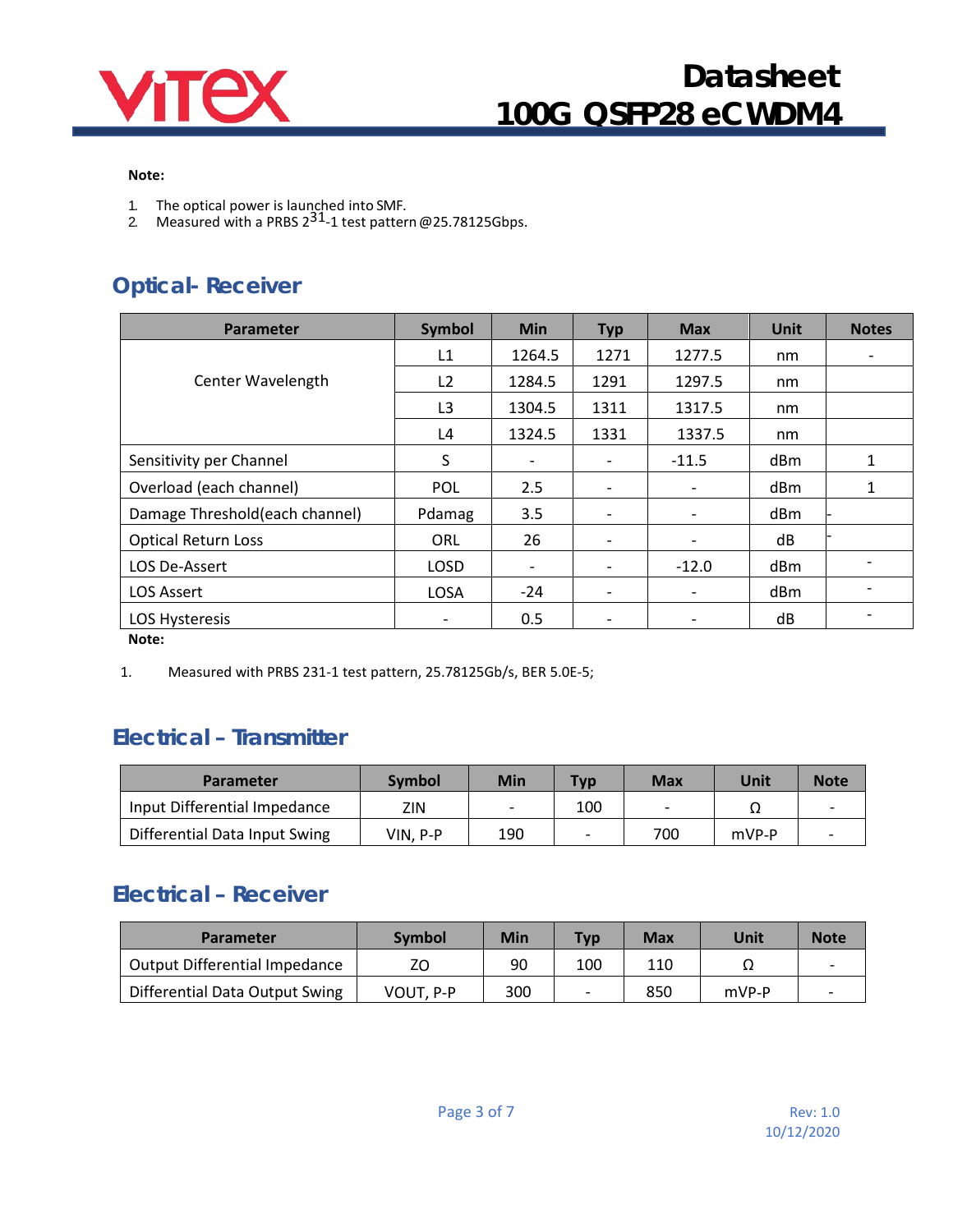

### **Transceiver Block Diagram**



### **Functional Description**

This product converts the 4-channel 25Gb/s electrical input data into a CDR at transmitter side and then driven those 4-channel 25Gb/s electrical signal into CWDM optical signals (light), by a driven 4-wavelength Distributed Feedback Laser (DFB) array. The light is combined by the MUX parts as a 100Gb/s data, propagating out of the transmitter module from the SMF. The receiver module accepts the 100Gb/s CWDM optical signals input, and de-multiplexes it into 4 individual 25Gb/s channels with different wavelength. Each wavelength light is collected by a discrete photo diode, and then outputted as electric data after amplified by a TIA and a post amplifier and a CDR at receiver side.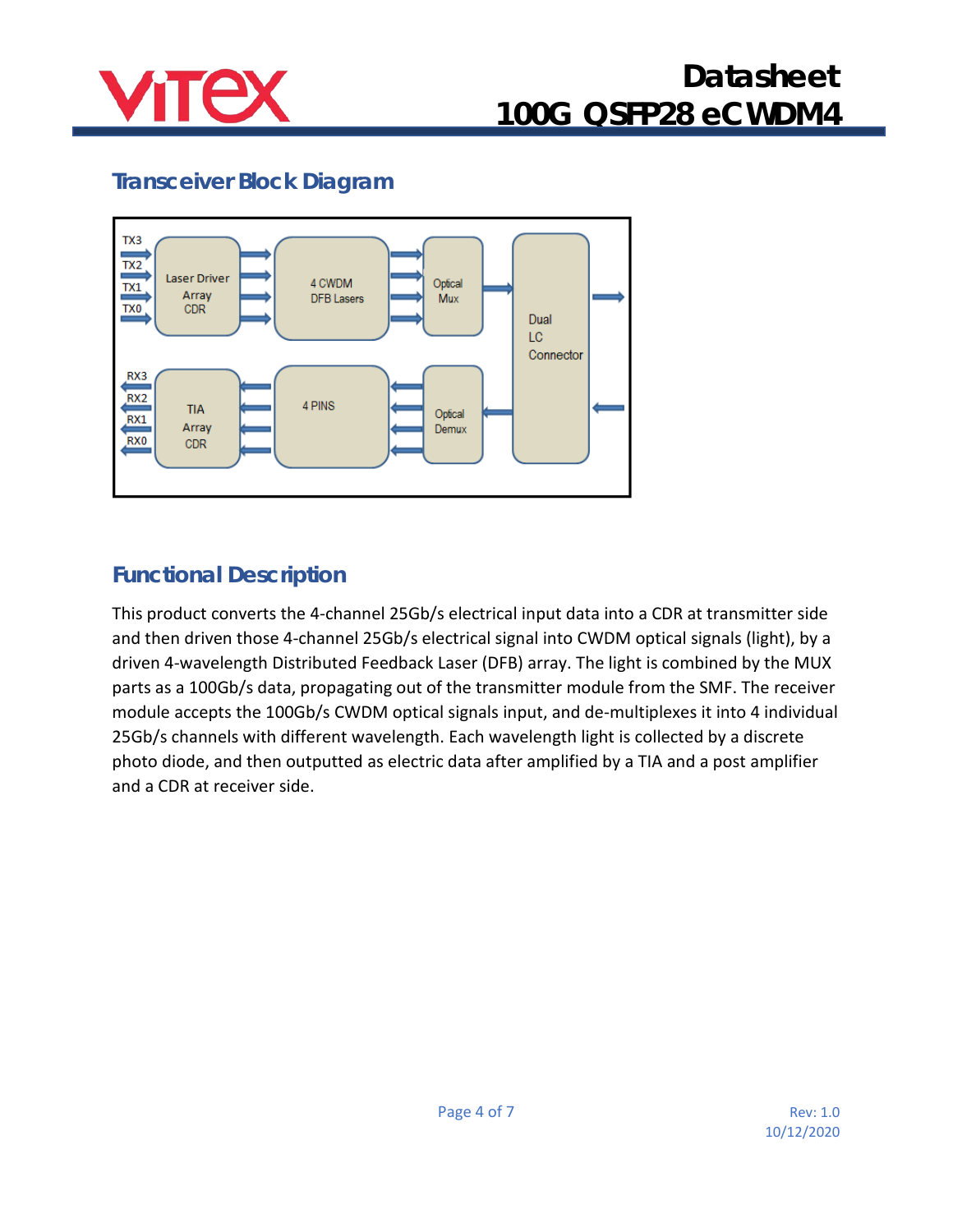

### **Electrical Connector Layout**



Top Side

**Bottom Side**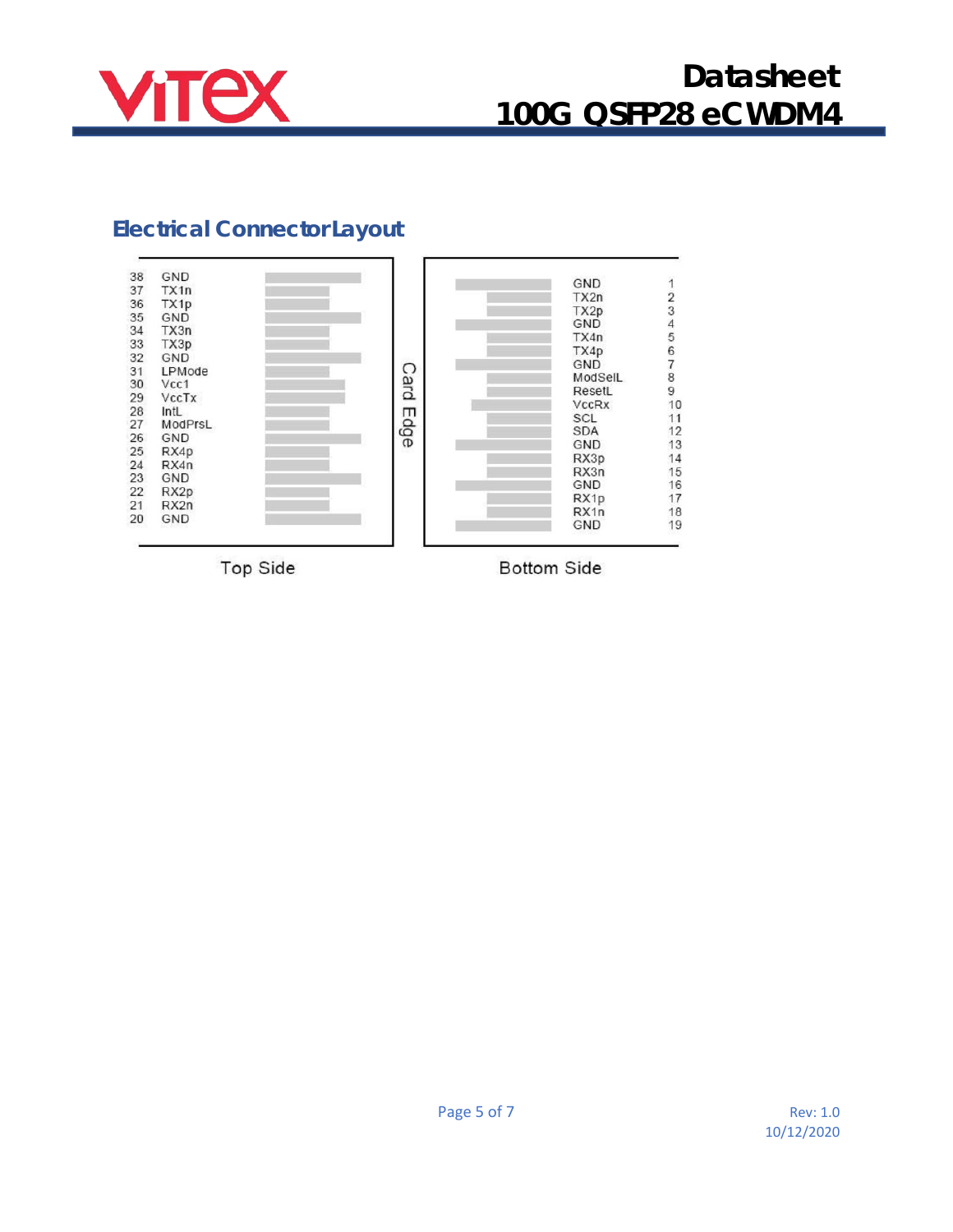

#### **Electrical Pin Definition**

| Pin            | <b>Name</b>  | <b>Function/Description</b>                      | <b>Notes</b>   |
|----------------|--------------|--------------------------------------------------|----------------|
| $\mathbf{1}$   | GND          | Transmitter Ground (Common with Receiver Ground) | $\mathbf{1}$   |
| $\overline{2}$ | $Tx2-$       | Transmitter Inverted Data Input                  |                |
| 3              | $Tx2+$       | Transmitter Non-Inverted Data output             |                |
| 4              | GND          | Transmitter Ground (Common with Receiver Ground) | $\mathbf{1}$   |
| 5              | $Tx4-$       | Transmitter Inverted Data Input                  |                |
| 6              | $Tx4+$       | Transmitter Non-Inverted Data output             |                |
| 7              | <b>GND</b>   | Transmitter Ground (Common with Receiver Ground) | 1              |
| 8              | ModSelL      | Module Select                                    | $\overline{2}$ |
| 9              | ResetL       | Module Reset                                     | $\overline{2}$ |
| 10             | <b>VccRx</b> | 3.3V Power Supply Receiver                       |                |
| 11             | <b>SCL</b>   | 2-Wire serial Interface Clock                    | $\overline{2}$ |
| 12             | SDA          | 2-Wire serial Interface Data                     | $\overline{2}$ |
| 13             | GND          | Transmitter Ground (Common with Receiver Ground) | $\mathbf{1}$   |
| 14             | $Rx3+$       | Receiver Non-Inverted Data Output                |                |
| 15             | $Rx3-$       | Receiver Inverted Data Output                    |                |
| 16             | <b>GND</b>   | Transmitter Ground (Common with Receiver Ground) | 1              |
| 17             | $Rx1+$       | Receiver Non-Inverted Data Output                |                |
| 18             | $Rx1-$       | Receiver Inverted Data Output                    |                |
| 19             | GND          | Transmitter Ground (Common with Receiver Ground) | 1              |
| 20             | GND          | Transmitter Ground (Common with Receiver Ground) | $\mathbf{1}$   |
| 21             | $Rx2-$       | Receiver Inverted Data Output                    |                |
| 22             | $Rx2+$       | Receiver Non-Inverted Data Output                |                |
| 23             | GND          | Transmitter Ground (Common with Receiver Ground) | 1              |
| 24             | $Rx4-$       | Receiver Inverted Data Output                    | $\mathbf{1}$   |
| 25             | $Rx4+$       | Receiver Non-Inverted Data Output                |                |
| 26             | GND          | Transmitter Ground (Common with Receiver Ground) | $\mathbf{1}$   |
| 27             | ModPrsl      | <b>Module Present</b>                            |                |
| 28             | IntL         | Interrupt                                        | 2              |
| 29             | VccTx        | 3.3V power supply transmitter                    |                |
| 30             | Vcc1         | 3.3V power supply                                |                |
| 31             | LPMode       | Low Power Mode                                   | $\overline{2}$ |
| 32             | GND          | Transmitter Ground (Common with Receiver Ground) | $\mathbf{1}$   |
| 33             | Tx3+         | Transmitter Non-Inverted Data Input              |                |
| 34             | $Tx3-$       | Transmitter Inverted Data Output                 |                |
| 35             | GND          | Transmitter Ground (Common with Receiver Ground) | $\mathbf{1}$   |
| 36             | $Tx1+$       | Transmitter Non-Inverted Data Input              |                |
| 37             | $Tx1-$       | Transmitter Inverted Data Output                 |                |
| 38             | <b>GND</b>   | Transmitter Ground (Common with Receiver Ground) | $\mathbf{1}$   |